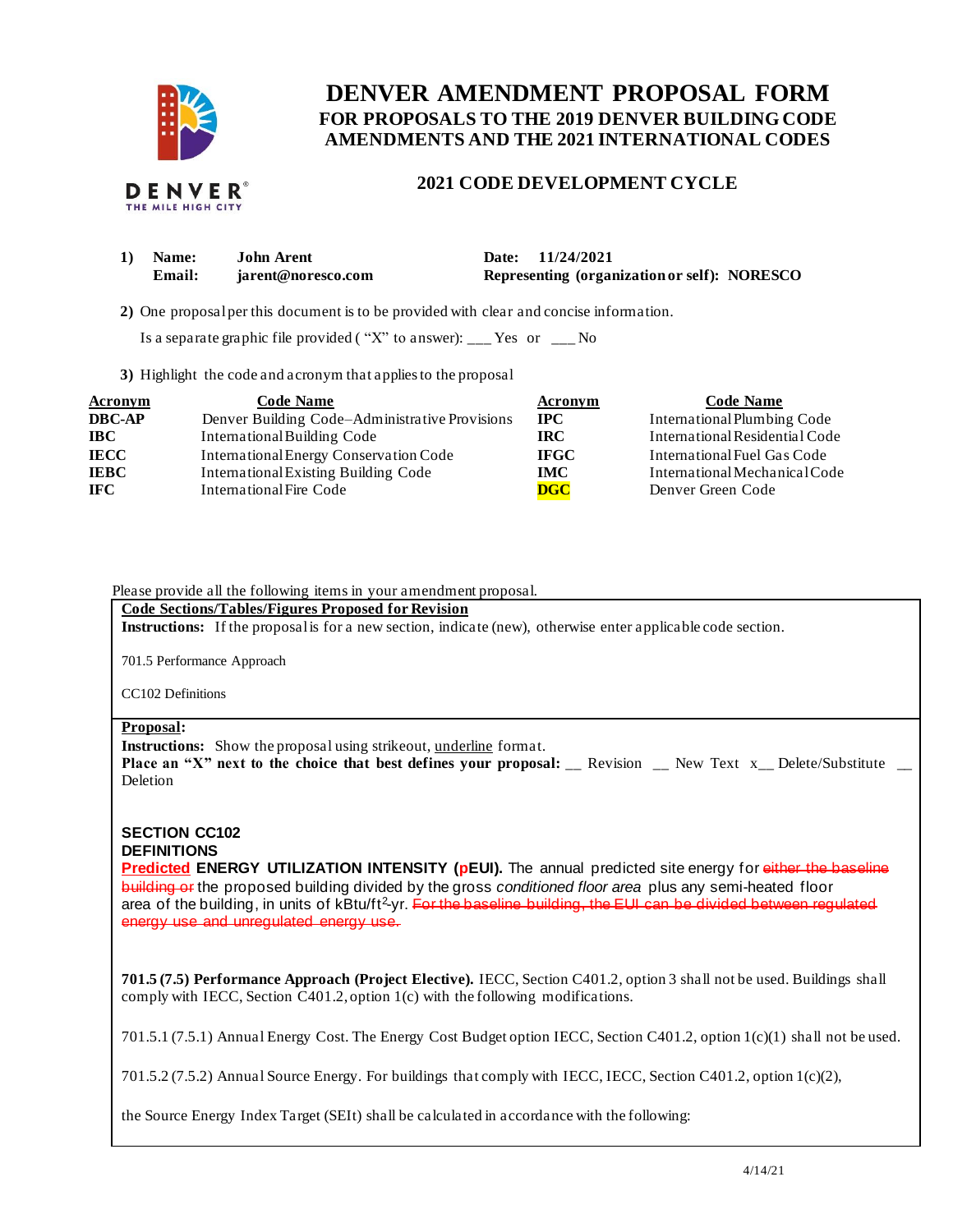# $SEIt = 0.77 \times [BBUSE + (BPF \times BBRSE)] / BBP$

Buildings that comply with the Denver Green Code Source Energy Index requirement shall be permitted to apply energy production from onsite renewable energy to offset a maximum of 15% of the annual total energy load for multiple-fuel buildings, or to offset a maximum of 20% of the load for all-electric buildings.

#### **Supporting Information**

 **Purpose:** this proposal removes the component performance alternative from the Denver Base Code (IECC). This option is unnecessary, since there is already a whole-building performance approach that allows for tradeoffs for projects that do not wish to meet the prescriptive envelope requirements.

 **Reason:** Unregulated loads can constitute as much as 30% to 50% of the total energy use of commercial buildings. As buildings become increasingly stringent through efficiency measures, the fraction of loads that are unregulated increases each code cycle. Unregulated loads include not only plug loads, but also process loads of computer servers and commercial refrigeration, and building-specific equipment such as elevators and air compressors. Denver's commercial building code will not be able to reach long-term goals without addressing plug loads and other unregulated loads.

Plug load efficiency cannot be regulated without post-occupancy verification, since most equipment is installed after the certificate of occupancy. Moreover, there are no regulations that limit the amount of plug loads and appliances that can be installed after a building is occupied. The Denver Green Code and Denver IECC Amendments establish a performance criteria as a percent reduction of both regulated loads and unregulated loads. In practice, demonstration of reduction of unregulated loads against a baseline is impossible because (1) no baseline exists, and (2) verification of plug load and unregulated loads against a baseline would require promises of installation of efficient equipment, post occupancy. The result of this code requirement is that designers and architects have to achieve a reduction in regulated loads that can be much greater than the 23% improvement against IECC. For buildings with large amounts of plug loads, this target is extremely hard to achieve without incorporating onsite renewable energy production.

 $SEIt = 0.77 \times [BBUSE + (BPF \times BBRSE)] / BBP$  (Equation 1)

 Effective ways to encourage designers to work towards the Denver Green Code target are (1) relaxing the energy percentage reduction against IECC, (3) removing the requirement for reducing energy use of unregulated loads (Equation 2), or (3) providing additional flexibility of using onsite renewable generation in meeting the target. The third of these options aligns well with Denver'slong-term goals, while ensuring a base level of efficiency.

 $SEIt = [BBUSE + 0.77 \times (BPF \times BBRSE)] / BBP$  (Equation 2)

#### Substantiation:

**Substantiation**:<br>The proposal does not increase or decrease stringency but adds flexibility to the current requirements. California has recently added a requirement for onsite photovoltaic generation for some building types; studies have shown that the maximum allowed level for production limits exports to a small percentage of generated energy. This ensures that buildings don't install photovoltaic (PV) systems that are not aligned with building peak demand and load profile.

 Plug load energy consumption is well-aligned with onsite renewable generation. Recent projects have investigated the potential to use direct-current (DC) power supplies so that PV panels can directly power plug loads in the building.

 The slightly higher PV allowance towards building predicted EUI for all-electric buildings is designed to incentivize electrification. Since these buildings will not rely on natural gas consumption, they will be better positioned to run on clean energy as the grid incorporates additional renewable energy sources over time.

 **Bibliography and Access to Materials** (as needed when substantiating material is associated with the amendment proposal):

2022 Title 24 Building Efficiency Standards, California Energy Commission.